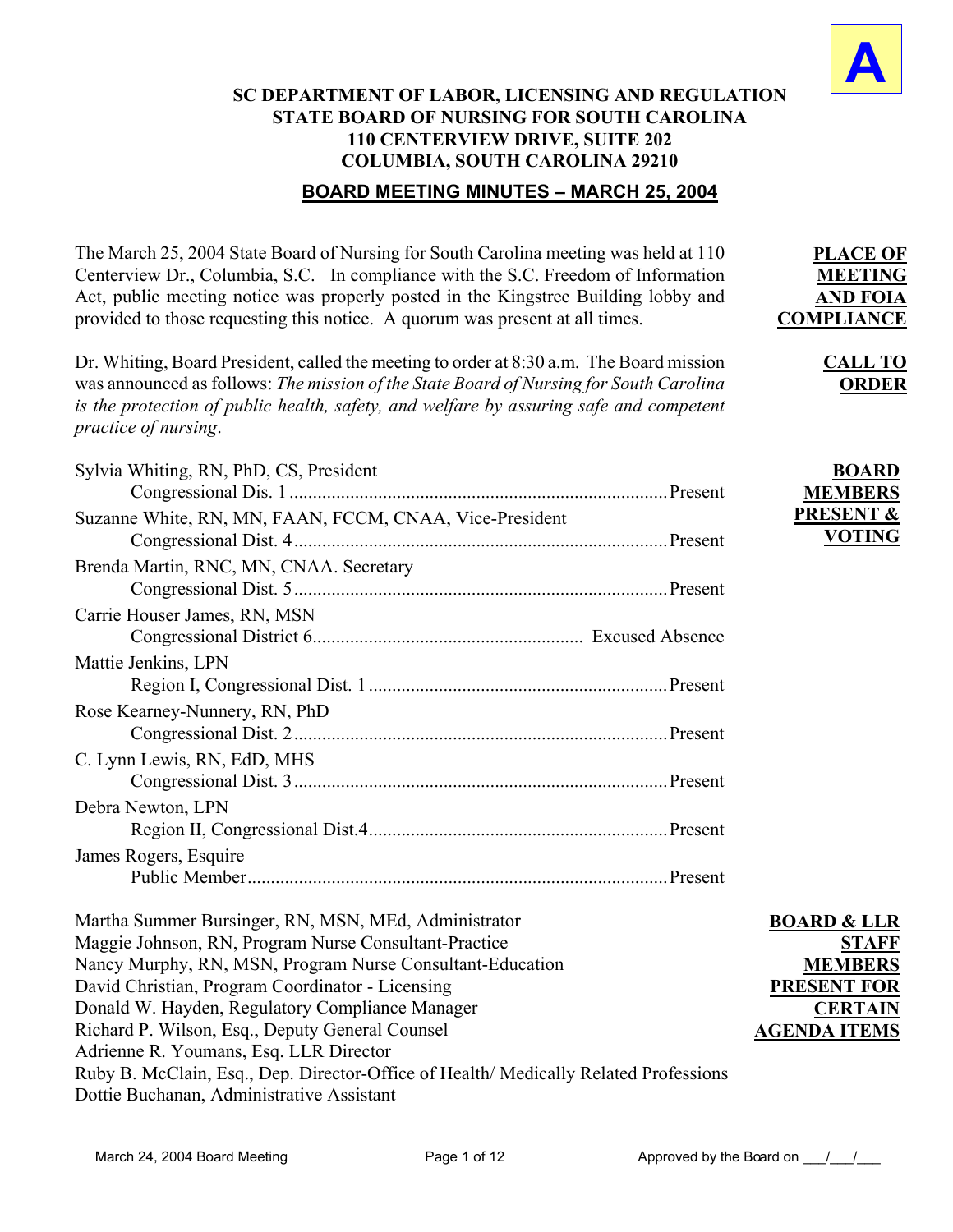The regular agenda for the March 25, 2004 meeting of the State Board of Nursing for South Carolina was presented for review and approval. A motion was made to approve the regular March 25, 2004 Board Meeting agenda as presented. The motion received a second. The motion carried unanimously. **APPROVAL OF AGENDA MOTION** The following items were adopted on the consent agenda: 2.1a Restructuring of LLR Staff 2.2b Other Legislation Affecting Nursing 2.3 Information: Advisory Committee on Nursing Minutes 4.1 Recovering Professionals Program 8.1 For Info: NCLEX Fact Sheet 8.2 For Info: NCLEX Summary Statistics for 2003 – RN & PN 8.3 For Info: Schools with Deficient Pass Rate for Test Year 2003 8.5 For Info: Annual Report Ind. Study Refresher Course –S. Dakota State University 8.7 For Info: Chester County Career Center, Practical Nursing Program Closing 8.9a For Info: Response NCLEX Passing Rate Def. Cit. –Charleston Southern University 8.9a For Info: Response NCLEX Passing Rate Def. Cit. – Spartanburg Tech College 5.1 February 5, 2004 Disciplinary Review Committee Minutes 5.3 Unlicensed Practice 5.4 Information: Compliance Statistics 6.1 Information: Licensing Statistics 7.1 Summary Statistics on Advanced Practice 7.2 February 19, 2004 Nursing Practice and Standards Committee Meeting Minutes 7.3 January 23, 2004 Advanced Practice Committee Meeting Minutes A motion was made to adopt the Consent Agenda with the removal of items 3.1 Mid Year Meeting and 5.2 January 20, 2004 Investigative Review Committee Minutes (IRC). The motion received a second. The motion carried unanimously. **APPROVAL OF CONSENT AGENDA MOTION** The minutes of the January 29-30, 2004 Board of Nursing Meeting were presented for the Board's review and approval. A motion was made to approve the minutes of the January 29-30, 2004 Board of Nursing Meeting as presented. The motion received a second. The motion carried. **APPROVAL OF MINUTES MOTION ADMINISTRATOR'S REPORT** Ms. Bursinger welcomed Health Sciences Students and their instructor from White Knoll High School. The student visited the meeting as part of their health sciences studies. Eight of these students will begin nursing school in the fall. Ms. Bursinger reported that Carrie Houser James, RN, MSN had been appointed as registered nurse representative for Congressional District Six. Ms. James was unable to attend this meeting due to prior commitments. **WELCOME NEW BOARD MEMBER**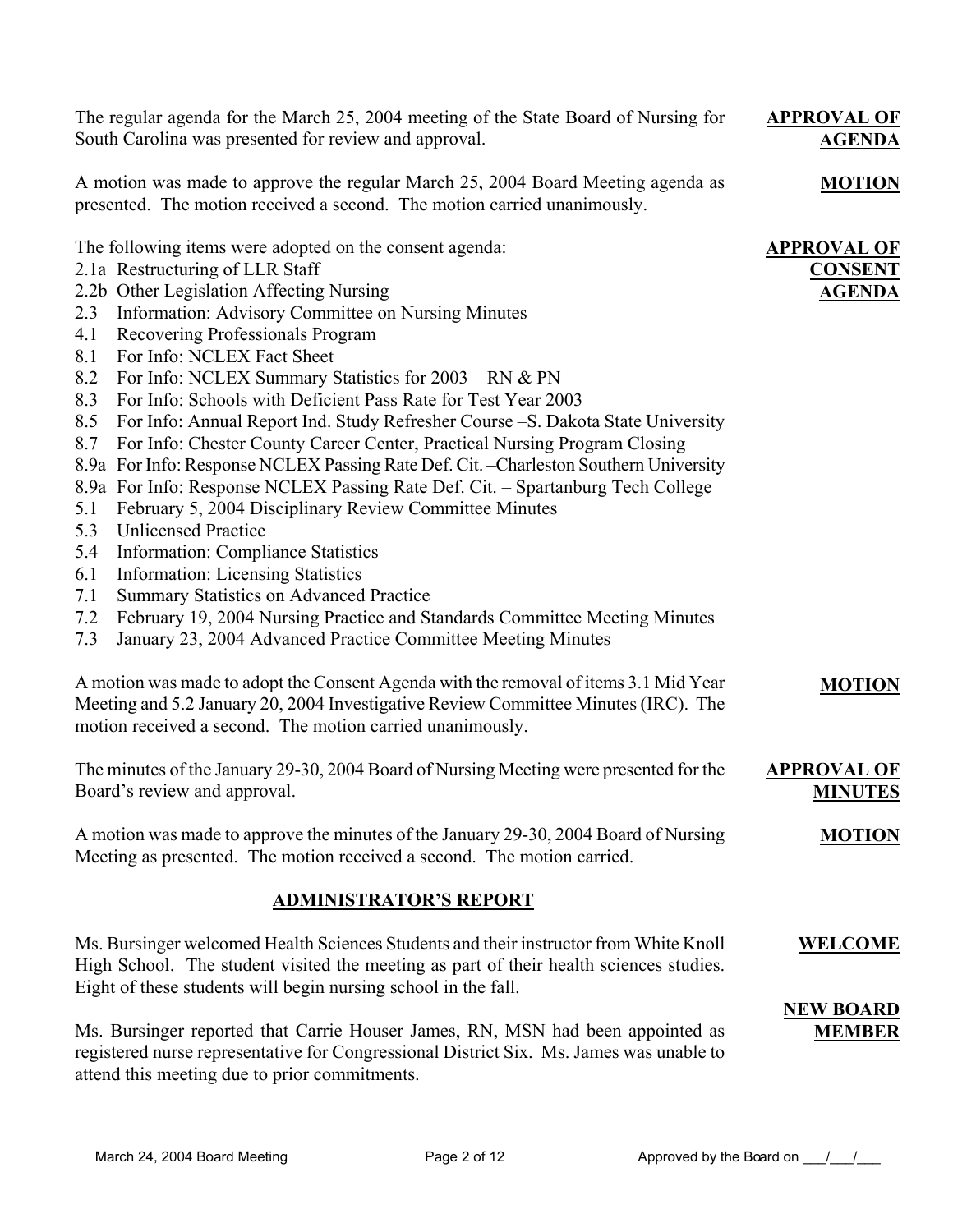### Nurse Practice Act Revision (S898)

The Nurse Practice Act (Senate Bill 898) passed favorably through the Senate Labor, Commerce and Industry Committee. The bill has been read for the third time on the Senate floor where it passed favorably and has now been sent to the House of Representatives. The Nurse Practice Act bill has been assigned to the House Military, Public and Municipal Affairs (3M) and will be taken up after a review of the fiscal impact statement. Ms. Martin stated that several people had asked her why the requirement for a Drug Enforcement Agency (DEA) number had been included in the advanced practice registered nurse (APRN) prescriptive authority section of this bill. This change was made and approved by the Board at the November 2003 Board Meeting. Ms. White recently spoke with Senator J. Verne Smith, Chairman, Senate Labor, Commerce and Industry Committee. Senator Smith reported to Ms. White that Board Administrator Martha Bursinger did a good job explaining the Nurse Practice Act bill to him. Ms. Bursinger acknowledged Maggie Johnson, Judy Thompson and Stephanie Burgess who have been very helpful and have done a wonderful job promoting this bill.

### Multi-State Nurse Licensure Compact (H4291)

The Multi-State Nurse Licensure Compact (House Bill 4291) passed out of the House of Representatives (House) Committee on Medical, Military, Public and Municipal Affairs with amendments. The amendments included changing the implementation date from March 1, 2005 to January 1, 2006 and correcting language that stated that a licensed practical nurse could practice registered nursing. The Multi-State Nurse Licensure Compact bill will now be enrolled for second and third readings on the House floor. After the final third reading and passage in the House the bill will be sent to the Senate and assigned to committee.

## **PRESIDENT'S REPORT**

President Whiting reported that there was a focus on globalization at the National Council of State Boards of Nursing (NSCBN) Mid-Year Meeting held on March 2-5, 2004 in Chicago, IL. Nurses are moving more often, moving out of country as well as in and out of nursing. There was also discussion about strategic initiative and governance. There are various models available. NSCBN is conducting more research on the international testing and the visa screening.

Ms. Bursinger reported that Commission on Graduates of Foreign Nursing Schools (CGFNS) is making changes in their leadership and staff.

The Board discussed items to be included on the agenda for their Strategic Planning Meeting to be held on Wednesday, May 19, 2004 before their regular meeting scheduled for May 20-21, 2004.

Discussions on the Board's strategic plan were postponed last year pending receipt of the Department of Labor, Licensing and Regulation (LLR) strategic plan. Mr. Wilson explained that the main focus for LLR leadership this year has been amendments to the "Engine Act," which has not been amended in approximately ten years.

### **LEGISLATION**

**MID YEAR MEETING**

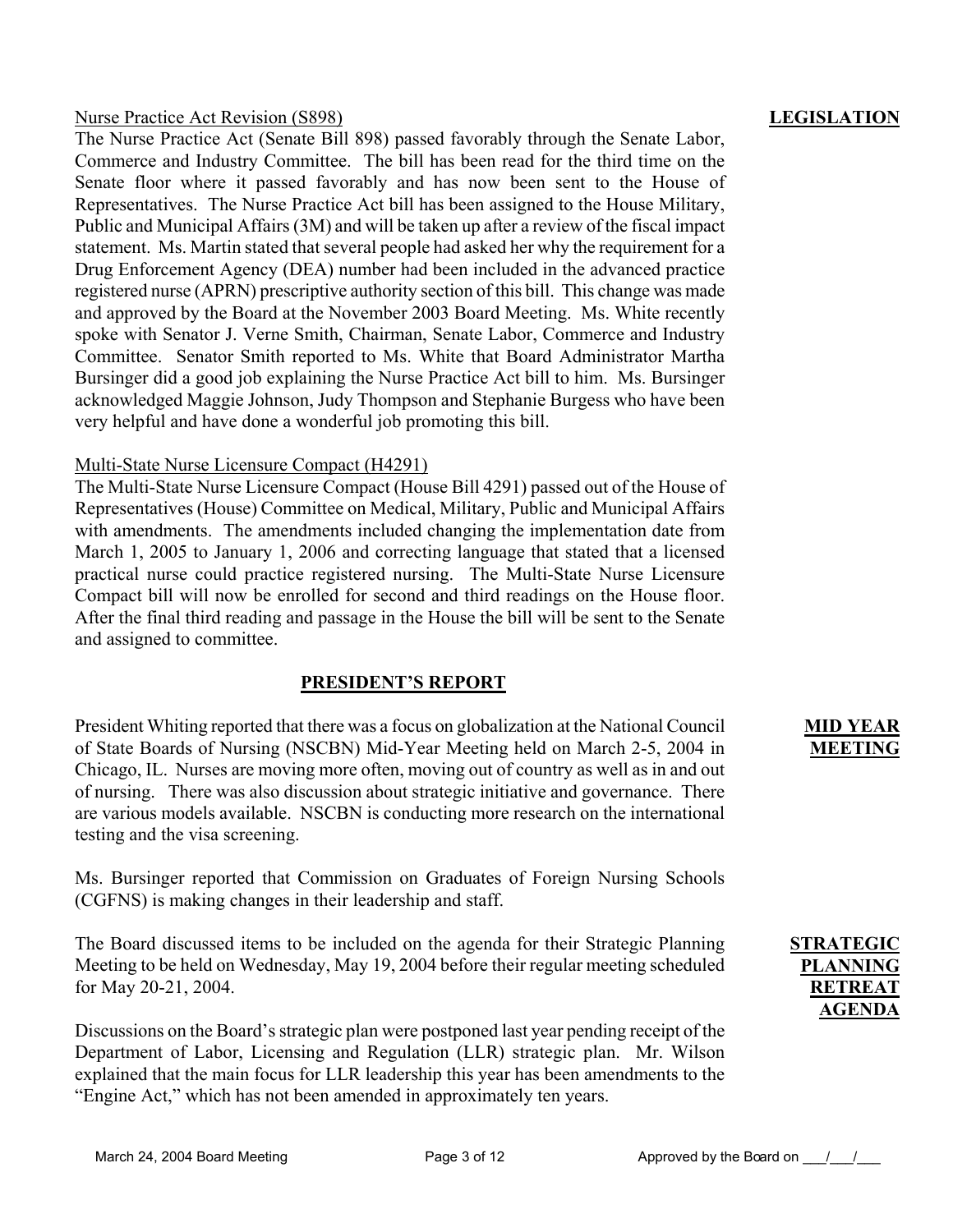Ms. White asked that nurse refresher courses be added to the Strategic Planning Meeting agenda for discussion. Other items also suggested for discussion at this meting included: Policy vs. Management. The Board sets policy with management by LLR, staffing/ overtime issues and board committees. Dr. Whiting has reviewed materials from the National Council of State Boards of Nursing (NSCBN) regarding how other boards of nursing use committees.

### **REPORTS/UPDATES**

Ms. Bursinger is working on an unlicensed assistive personnel (UAP) medication curriculum as her National Council of State Boards of Nursing (NSCBN) Annual Institute of Regulatory Excellence project. She is currently gathering data from several states as well as several other sources. Ms Bursinger anticipates presenting this curriculum to the Board before National Council of State Boards of Nursing Delegate Assembly scheduled for August 2004.

Board members asked about the status of approval of Board of Nursing UAP regulation. Governor Sanford is interested in less government regulation. Regulatory focus has been on the Nurse Practice Act legislation.

On February 10, 2004, Dr. Whiting, Dr. Kearney-Nunnery, Ms. White, Ms. Martin (via telephone), Ms. Bursinger, Ms. Johnson for the Nursing Practice and Standards Committee (NPSC) and Catherine Malone, Chair of the Advisory Committee on Nursing (ACON) met to review and discuss the policies, membership makeup, and interaction of the Board's three committees. Kathy Saunders of the Advances Practice Committee (APC) was not able to attend the meeting.

The Task Force recommended that members of all committees serve one-year terms and that the chair and vice chair of each committee should be appointed by the Board. Each committee would present curriculum vitae of two members from their committee for chair and vice chair for Board consideration and appointment.

The Task Force recommended that membership for the Nursing Practice and Standards Committee (NPSC) consist of a representative from each of the following practice categories: Acute Care Registered Nurse; Acute Care Licensed Practical Nurse; Critical Care; Long Term Care/Gerontology; Home Health/Hospice; Community health; Psychiatric/Mental health; Emergency Nursing/Urgent Care; Pediatrics; Maternal Child/ Obstetrics; School Health: Department of Health and Environmental Control/Department of Education/State School Health Consultant; Advanced Practice representative; and as well as a Board Member to serve as an ex-officio non-voting member for a total NPSC membership of thirteen. Ms. Johnson would serve as a staff liaison instead of Chair of the NPSC.

The Task Force recommended that Advanced Practice Committee membership (APC) include four Certified Registered Nurse Anesthetists (CRNA); four Nurse Practitioners (NP) from various different specialties; one Certified Nurse Midwife (CNM); one

**SCHOOL NURSE TASK FORCE/ UAP MEDICATION CURRICULUM**

**BOARD COMMITTEE MEMBERSHIP REVIEW TASK FORCE**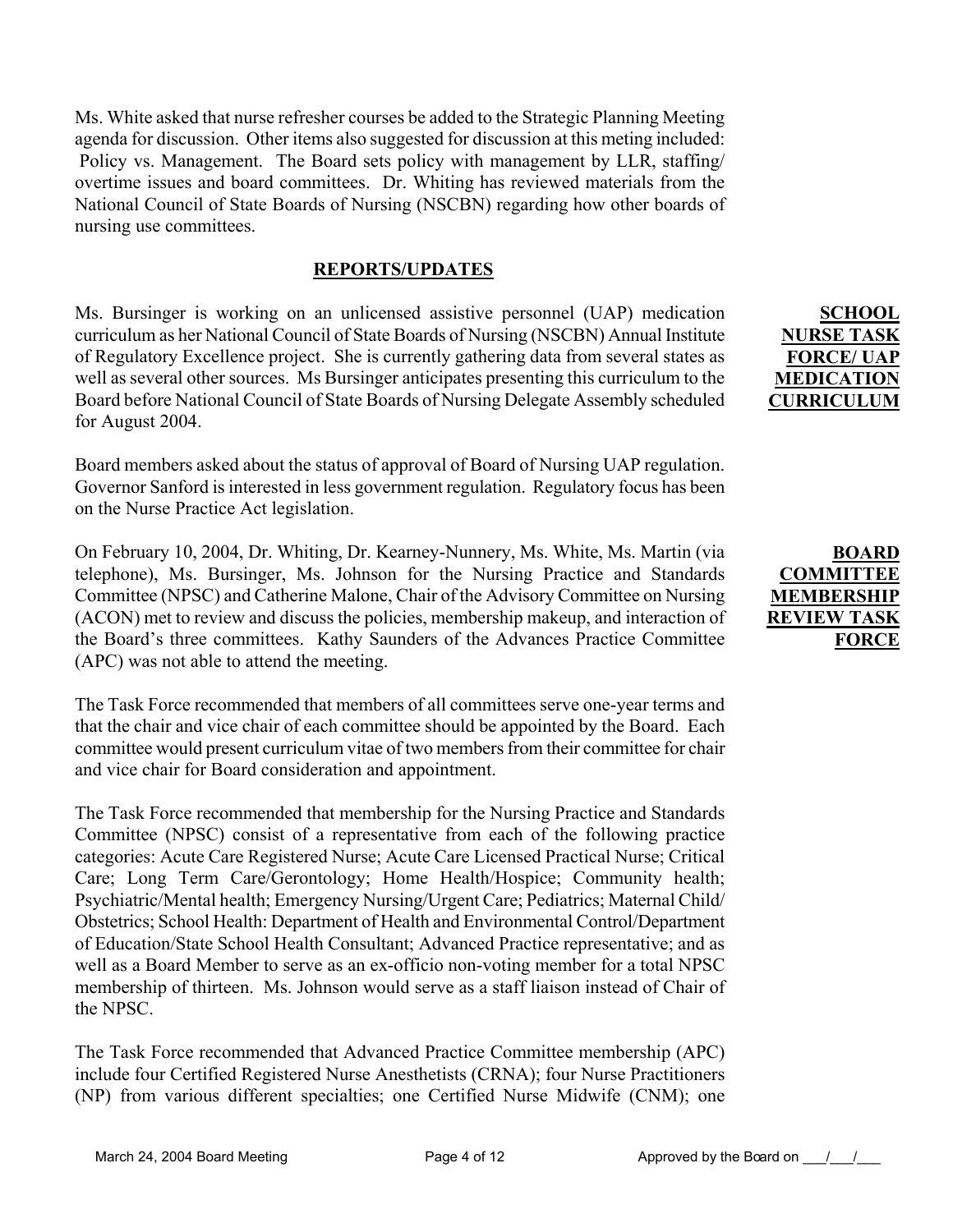Advanced Practice Registered Nurse (APRN) Educator; two Certified Nurse Specialists (CNS) to include a Psychiatric/Mental Health CNS; and a Board member to serve as a non-voting ex-officio member. Ms. Johnson would serve as a staff liaison to the APC.

The Task Force recommended no changes for the Advisory Committee on Nursing membership at this time.

## **PRACTICE**

### New/Revised Advisory Opinions

The Nursing Practice and Standards Committee (NPSC) reviewed and the following advisory opinions and made recommendations:

### Advisory Opinion #44

This advisory opinion currently reads: Is it within the role and scope of practice for the registered nurse (RN) to insert Misoprostol into the vagina for cervical ripening or induction of labor with a viable fetus? Answer: The Board of Nursing has determined that it is NOT within the role and scope of practice for the RN to administer Misoprostol vaginally for cervical ripening or induction of labor with a viable fetus.

There was discussion at the January 2004 Board meeting regarding the use of brand names of medications in this advisory opinion. The NPSC discussed the Board's concerns but felt that nurses working in this area should know the difference between prostaglandin and a prostaglandin analog. Committee voted to specifically address Misoprostol leaving out prostaglandin analog. The NPSC recommends no changes to the question on Advisory Opinion #44.

A motion was made to approve Advisory Opinion #44 as amended and presented. The motion received a second. The motion carried unanimously.

### Advisory Opinion #50

Advisory Opinion #50 is a new advisory opinion with the question: Is it within the role and scope of practice for the registered nurse (RN) to perform an OSHA Respiratory evaluation questionnaire and approve Respirator use? Answer: The Board of Nursing has determined that it is within the role and scope of practice of the licensed registered nurse (RN) to conduct the OSHA's mandatory questionnaire related to respirator use. The Board of Nursing supports the OSHA standard that the RN can complete the questionnaire and approve respirator use. Approval of a respirator is based upon negative responses to all questions on the OSHA questionnaire. If there is an initial positive response on the questionnaire, the RN will refer the employee to a licensed physician or advanced practice registered nurse (APRN). On subsequent evaluations, the RN will refer the employee to a licensed physician or APRN if there is not sufficient information to reach the necessary judgment of the employee's ability to safely use a respirator without limitations. The LPN cannot conduct the OSHA's mandatory questionnaire related to respirator use. The Board recommends the employer verify competency in the performance of this skill.

**NURSING PRACTICE AND STANDARDS COMMITTEE**

### **MOTION**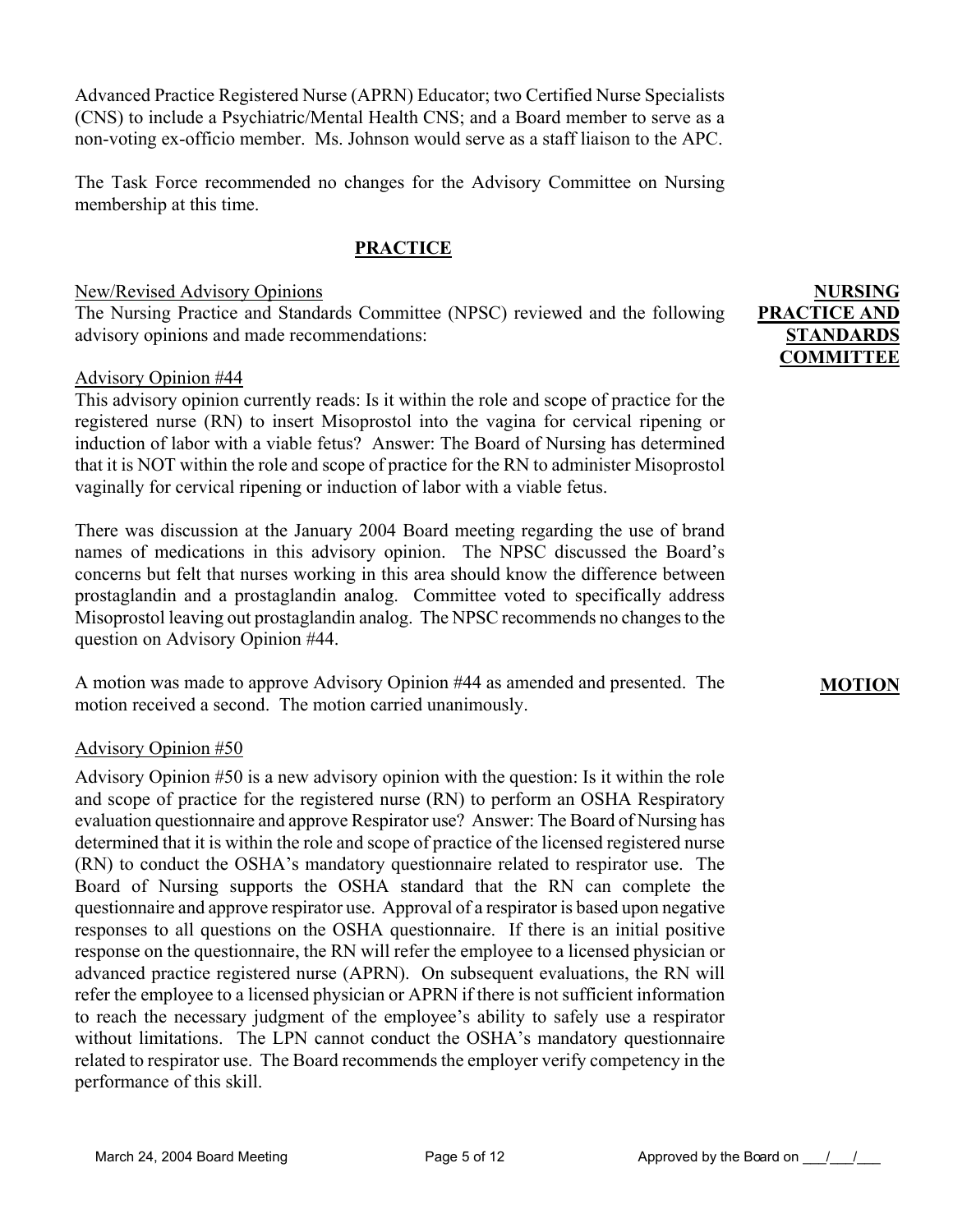At the January 2004 Board meeting there was discussion as to whether a nurse must refer an employee with a chronic illness back to the doctor each year at the required annual OSHA questionnaire for respirator use. The advisory opinion was sent back to NPSC for further review. After much discussion, as well as input from COHN guests, the recommendation for the answer to this advisory opinion should read: The Board of Nursing has determined that it is within the role and scope of practice of the licensed registered nurse (RN) to conduct the OSHA's mandatory questionnaire related to respirator use. The Board of Nursing supports the OSHA standard that the RN can complete the questionnaire and approve respirator use. Approval of a respirator is based upon negative responses to all questions on the OSHA questionnaire. If there is an initial positive response on the questionnaire, the RN will refer the employee to a licensed physician or advanced practice registered nurse (APRN). On subsequent evaluations, the RN will refer the employee to a licensed physician or APRN if there is not sufficient information to reach the necessary judgment of the employee's ability to safely use a respirator without limitations. The LPN cannot conduct the OSHA's mandatory questionnaire related to respirator use. The Board recommends the employer verify competency in the performance of this skill.

A motion was made to approve Advisory Opinion #50 as presented. The motion received a second. The motion carried unanimously.

#### Advisory Opinion 51

This recommended new advisory opinion reads, "Is it within the scope of practice of a licensed registered nurse (RN) to remove trans-thoracic (epicardial) pacing wire following open heart surgery? Answer: The Board of Nursing acknowledges that it is within the role and scope of responsibilities of the RN to remove trans-thoracic (epicardial) pacing wires following open-heart surgery as ordered by the physician. The Board recognizes this responsibility is an additional act for the RN and requires the following guidelines: 1. Established agency policy and procedure are approved and signed by the nursing administrator and applicable medical director. Procedure is to include guidelines for patient monitoring and standing orders dealing with potential complications or emergency procedures. 2. The RN must complete an organized course of study relative to the removal of trans-thoracic (epicardial) pacing wires. The course is to include didactic classroom instruction followed by a period of supervised clinical instruction including return demonstrations. 3. The procedure is performed only in a medical facility where a cardiothoracic surgeon is present within the facility during the procedure and for one hour following the procedure should complications arise.

The NPSC has researched, reviewed and discussed this advisory opinion for more than a year.

A motion was made to approve Advisory Opinion #51 as presented. The motion received a second. The motion carried unanimously.

Debra J. Mease, RN, FNP-C, WCC requested Board of Nursing approval to work under the direction and supervision of a podiatrist. Currently, advanced practice nurses are able work under physicians, doctors of osteopathy and dentists. The Nurse Practice Act and **MOTION**

#### **MOTION**

**PRECEPTOR EXEPTION – PODIATRIST**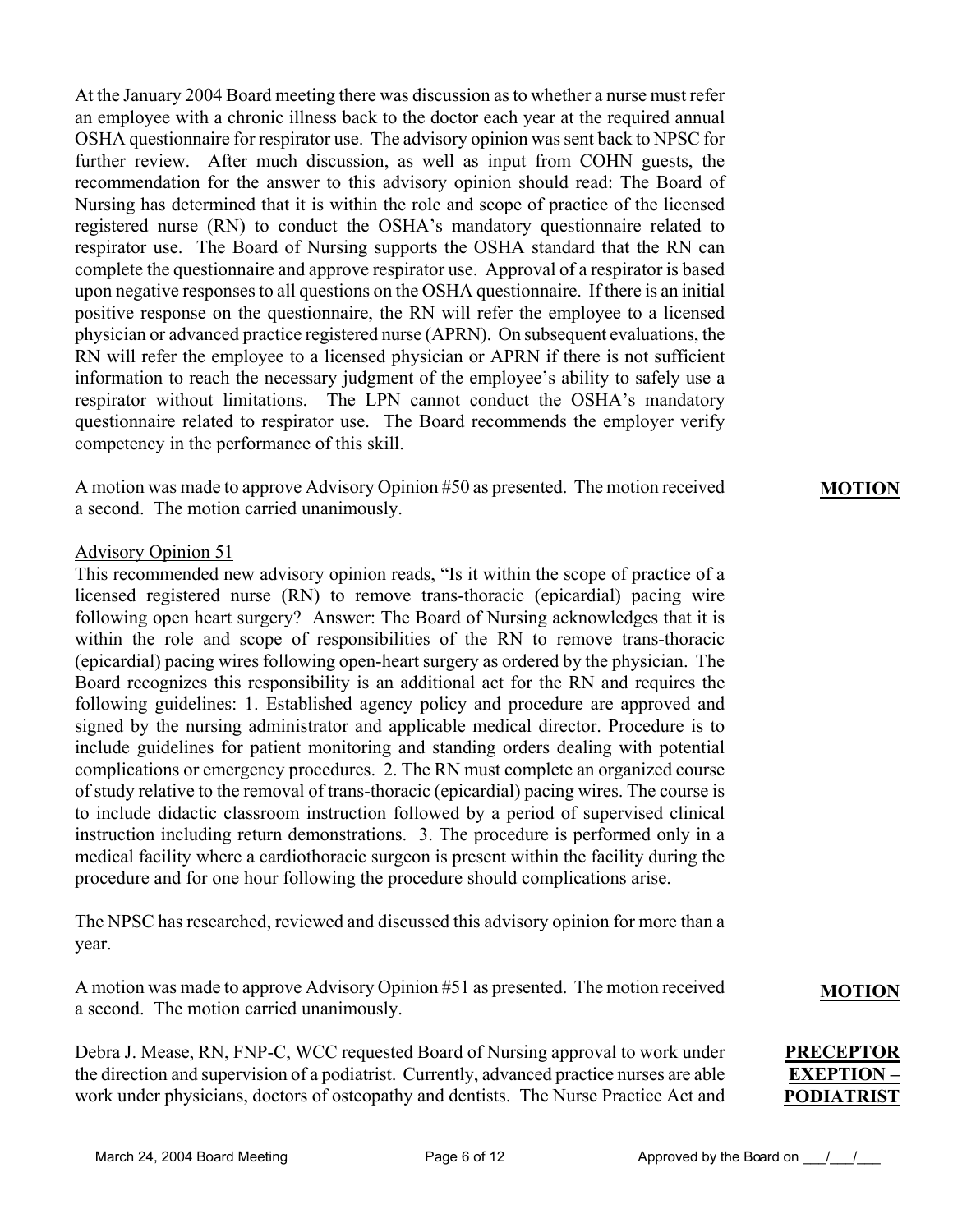Regulations currently do not allow podiatrists to direct and supervise advanced practice registered nurses.

Katherine D. Saunders, RN, Chair, Advanced Practice Committee (APC) apologized for not being able to attend the February task force meeting to review and discuss the policies and membership makeup of the Board's three committees. Ms Johnson explained Board's concerns have about all three committees and the way the committees work and interact with each other. Ms. Saunders reported that the APC has expressed concerns about member terms being limited to only one year. The chair and vice chair would change each year and be in new leadership role while still learning about APC, how it relates to the Board and other committees. It was suggested that membership terms be two years with Board approval to serve an additional year.

A motion was made to: (A) approve committee members to serve two-year renewable terms; (B) that the membership of the Advanced Practice Committee consist of three Certified Registered Nurse Anesthetists (CRNA), one Certified Nurse Midwife (CNM), five Nurse Practitioners (NP) from different specialty areas, two Clinical Nurse Specialists (CNS), one Advanced Practice Registered Nurse (APRN) Educator as full members and serving as ex officio members one South Carolina Nurses' Association (SCNA) Representative, one Board Member, one board staff liaison; and (C) that Nursing Practice and Standards Committee membership consist of representatives from the areas of 1) Acute Care Registered Nurse (RN), 2) Acute Care Licensed Practical Nurse (LPN), 3) Critical Care, 4) Long Term Care/Gerontology, 5) Home Health/Hospice, 6) Community Health, 7) Psychiatric/Mental Health, 8) Emergency Nursing/Urgent Care, 9) Pediatrics, 10) Maternal Child/ Obstetrics, 11) School Health: Department of Health and Environmental Control/Department of Education/State School Health Consultant, 12) Advanced Practice, and 13) a Board member serving as a non-voting officio member. The motion received a second. The motion carried unanimously.

## **REGULATORY COMPLIANCE**

The January 20, 2004 Investigative Review Committee (IRC) Minutes were provided and reviewed by the Board. The Board asked questions regarding cases in these minutes. The Board asked about the Recovering Professionals Program (RPP) not setting limits on administration of narcotics. There is concern that although an employer may not allow an RPP participant to administer narcotics in their facility, the participant feels they should be able to because the Board and RPP and have not restricted their practice in that area. There is also concern that even if one employer placed a restriction on a nurse for no narcotic administration in their facility, the nurse could go to another employer and work without restriction. Mr. Wilson will discuss this with the RPP staff. The Board also asked if RPP participant relapses could be reported to their employers. The Health Insurance Portability and Accountability Act (HIPPA) prevents the reporting of this information to anyone unless the participant signs a release agreement. Mr. Wilson will also discuss this issue with RPP staff. An agreement that would allow relapses to be reported to the employer will be reviewed. The RPP assesses as to whether a participant has only "slipped" or it is a true relapse.

**ADVANCED PRACTICE COMMITTEE & NURSING PRACTICE & STANDARDS COMMITTEE MEMBERSHIP**

### **MOTION**

## **JANUARY 20, 2004 IRC MINUTES**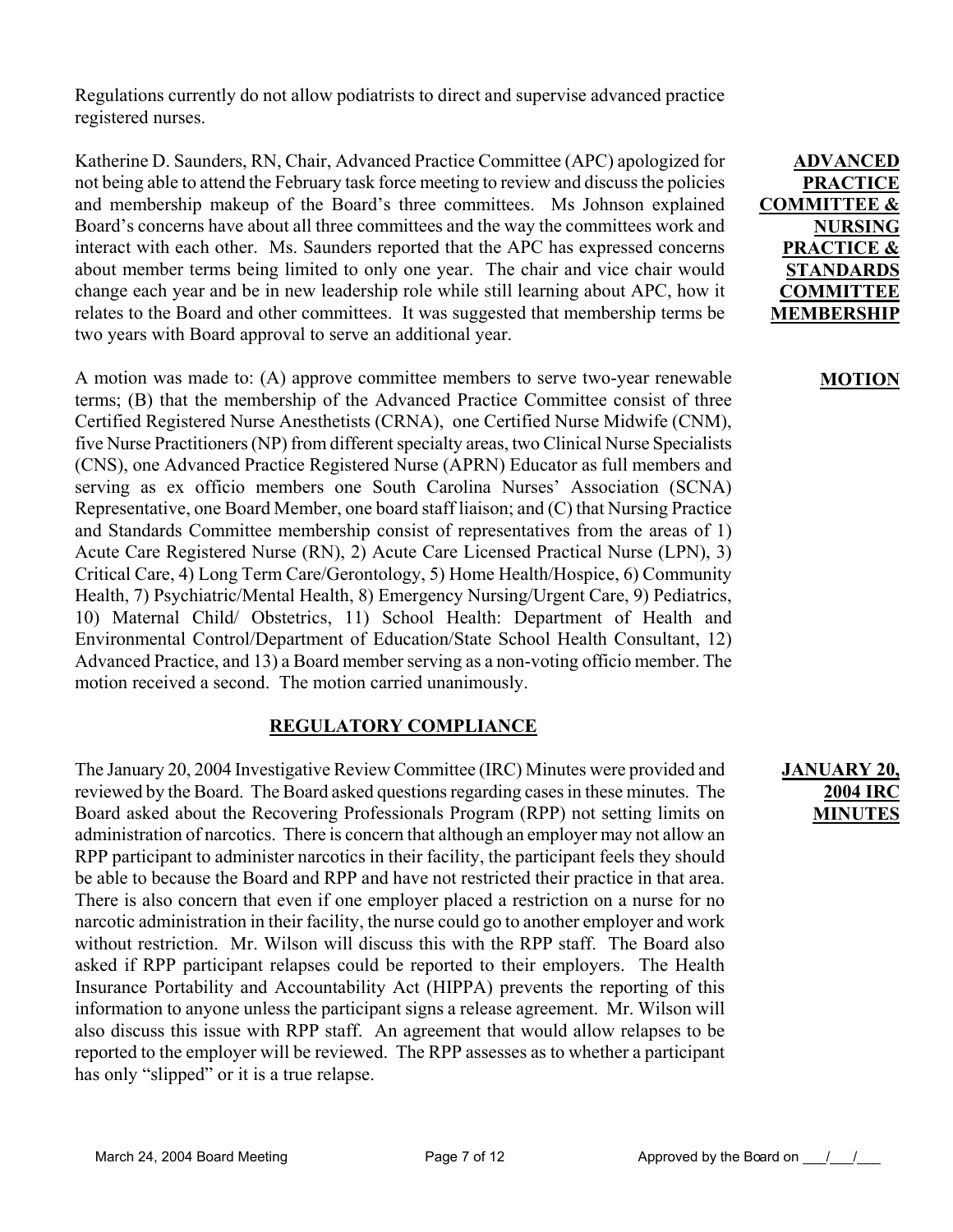Mr. Hayden will notify investigators and panel members that restriction of narcotic administration can be considered in cases. This restriction would mean a nurse could not administer narcotic or have access to narcotics including automated medication administration systems such as Pyxis.

Some Employee Assistance Programs (EAP) at facilities in South Carolina send their participants to the RPP. These voluntary referral cases are not reported to Board staff. If Board staff receives a complaint, the RPP will confirm if that nurse is currently in their program. If a volunteer participant does not successfully complete the program, it is then reported to Board staff. Temporary Suspensions may be issued when there is proof of danger or risk to the public.

In some cases the IRC minutes are using the following language, "RN supervision *must* remain onsite and on shift at all times: Sanctioned nurse *may not* work in an *agency* or in the capacity where *home health* visits are required." This language does not change the original intent of the Board. This language states the same thing as the approved language but adds more emphasis. Mr. Wilson will review this language.

A motion was made to approve the January 20, 2004 Investigative Review Committee (IRC) Minutes as presented. The motion received a second. The motion carried unanimously.

The Board reviewed a case and recommendation from the hearing panel. Respondent was invited to appear before the Board to respond to questions. When contacted on the day of the hearing, the attorney for the Respondent stated he had not yet received official notification of the hearing.

A motion was made to continue this hearing to the next meeting. The motion received a second. The motion carried unanimously.

The Department of Labor, Licensing and Regulation General Counsel has requested that Board of Nursing hearing panels now consist of three members instead of just two members. In responding to this request, there is a need for more members from various areas of the state to be available to serve on panels and meet hearing needs. Curricula vitae were submitted for Patricia Gray Fuller, RN, BSN; Carolyn Miller Gilliam, RN, BSN; Linda S. Sherriff, RN, BSN; and Carole Siegfried, RN, MS, CNA for review and approval by the Board. The Board reviewed these curricula vitae and recommendations.

A motion was made to approve Patricia Gray Fuller, RN, BSN; Carolyn Miller Gilliam, RN, BSN; Linda S. Sherriff, RN, BSN; and Carole Siegfried, RN, MS, CNA to serve as hearing panel members. The motion received a second. The motion carried unanimously.

## **EDUCATION**

South Carolina Board of Nursing Regulation 91-24 G. requires that a new nursing education program make application for full approval within six months following the

### **FULL NURSING EDUCATION**

**MOTION**

**CERTIFIED PANEL REPORTS**

**MOTION**

**MOTION**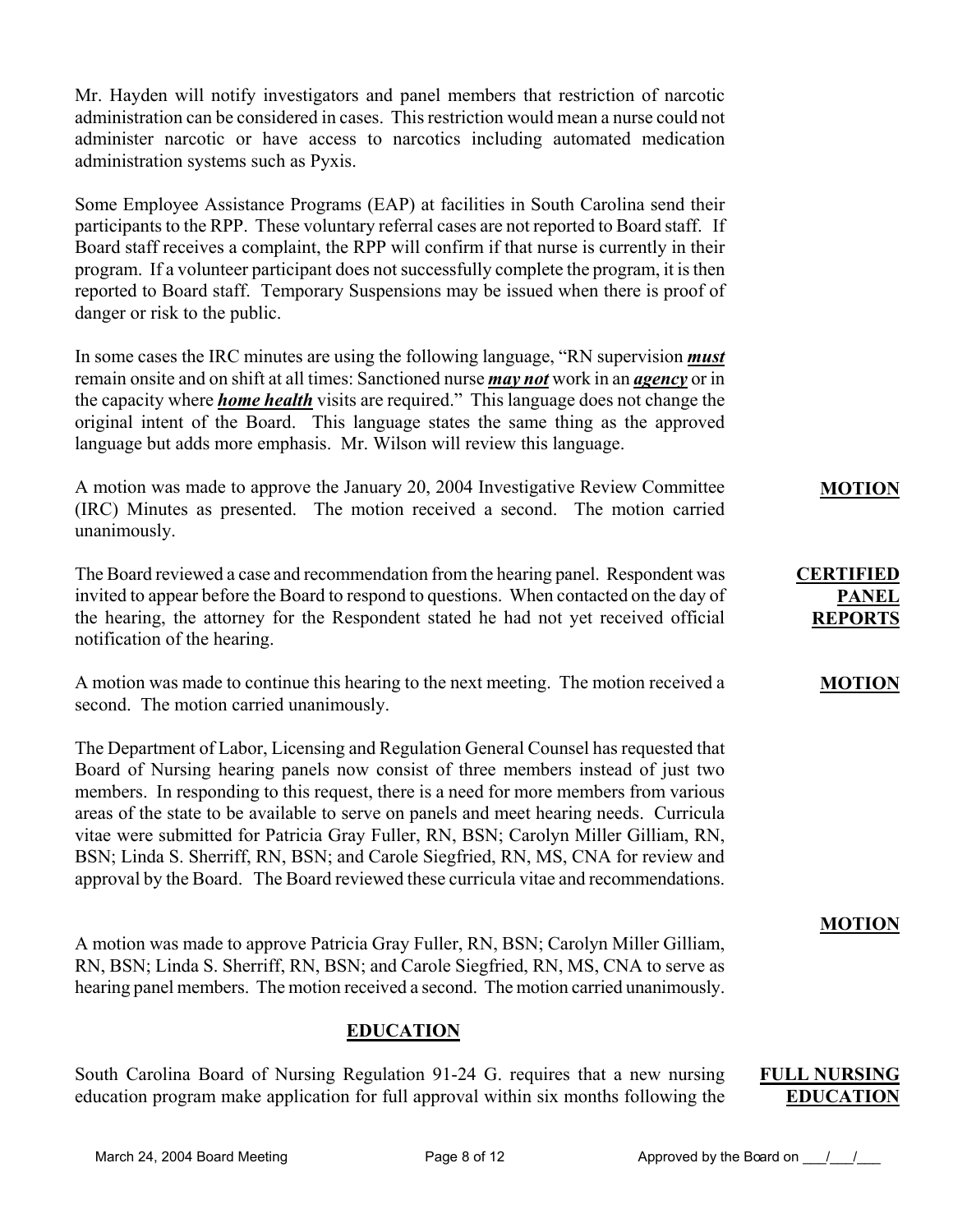taking of the National Council Licensure Examination (NCLEX) by their first graduating class. A site survey must be conducted and a written report prepared for Board review to determine the approval status of the program. In March 2003, the Board approved accepting annual reports, NCLEX passing rates and for continued approval of accredited nursing education if there are no substantiated complaints in lieu of site surveys and to continue site surveys for non-accredited programs. Ms. Murphy proposed having a Board staff member attend the accreditation visit along with the accrediting team but not providing an additional report to the Board if the visit shows no problems with the program.

A motion was made that Board staff attend the accreditation visit along with the accrediting team with no requirement for an additional report. The motion received a second. The motion carried unanimously.

Dr. Tom Mecca, Executive Vice President/Chief Education Officer; Becky King, Nursing Education Director; and Bennie Dietrichsen, Practical Nursing Program Coordinator of Piedmont Technical College appeared before the Board regarding their National Council Licensure Examination (NCLEX) deficiencies. Ms. King and Ms. Dietrichsen explained the changes made to correct past NCLEX-RN and NCLEX-PN deficiencies. Changes made include: strengthening admission criteria, remediation for students unsuccessful at mid-term, faculty development, having a consultant visit by July 2004 and increasing medication competencies. The 2003 passing rates for Piedmont Technical College have increased up to 84% on the NCLEX-RN and to 90% on the NCLEX-PN and are no longer deficient. Piedmont Technical College hopes to expand its program in January 2005. Plans are to bring this information before the Board in May 2004.

A motion was made to approve the changes made by Piedmont Technical College to correct their NCLEX deficiencies. The motion received a second. The motion carried unanimously.

Mary Anne Laney and Carolyn Stewart of York Technical College as well as Jim Love of Chester County Career Center appeared before the Board to request approval of a satellite site for their practical nursing program and approval for expansion of their enrollment by ten students for the fall 2004 enrollment.

### Satellite Practical Nursing Program

York Technical College is requesting approval to offer their practical nursing program as a satellite program in Chester, South Carolina. The curriculum offered at this location would be the same as offered at their Lancaster, South Carolina location. The Chester site will have different faculty. The National League for Nursing Accrediting Commission (NLNAC) considers this as part of the same accreditation. York Technical College has received eight applications from qualified faculty for the ADN program. They have also received three that are not yet finished with their master's degree.

A motion was made to approve York Technical College expanding their practical nursing (PN) program to include the Chester County Career Center site. The motion received a second. The motion carried unanimously.

**PROGRAM APPROVAL PROCESS**

## **MOTION**

**PIEDMONT TECHNICAL COLLEGE - NCLEX DEFICIENCY**

### **MOTION**

**YORK TECHNICAL COLLEGE ADDITIONAL LOCATION & ENROLLMENT INCREASE**

#### **MOTION**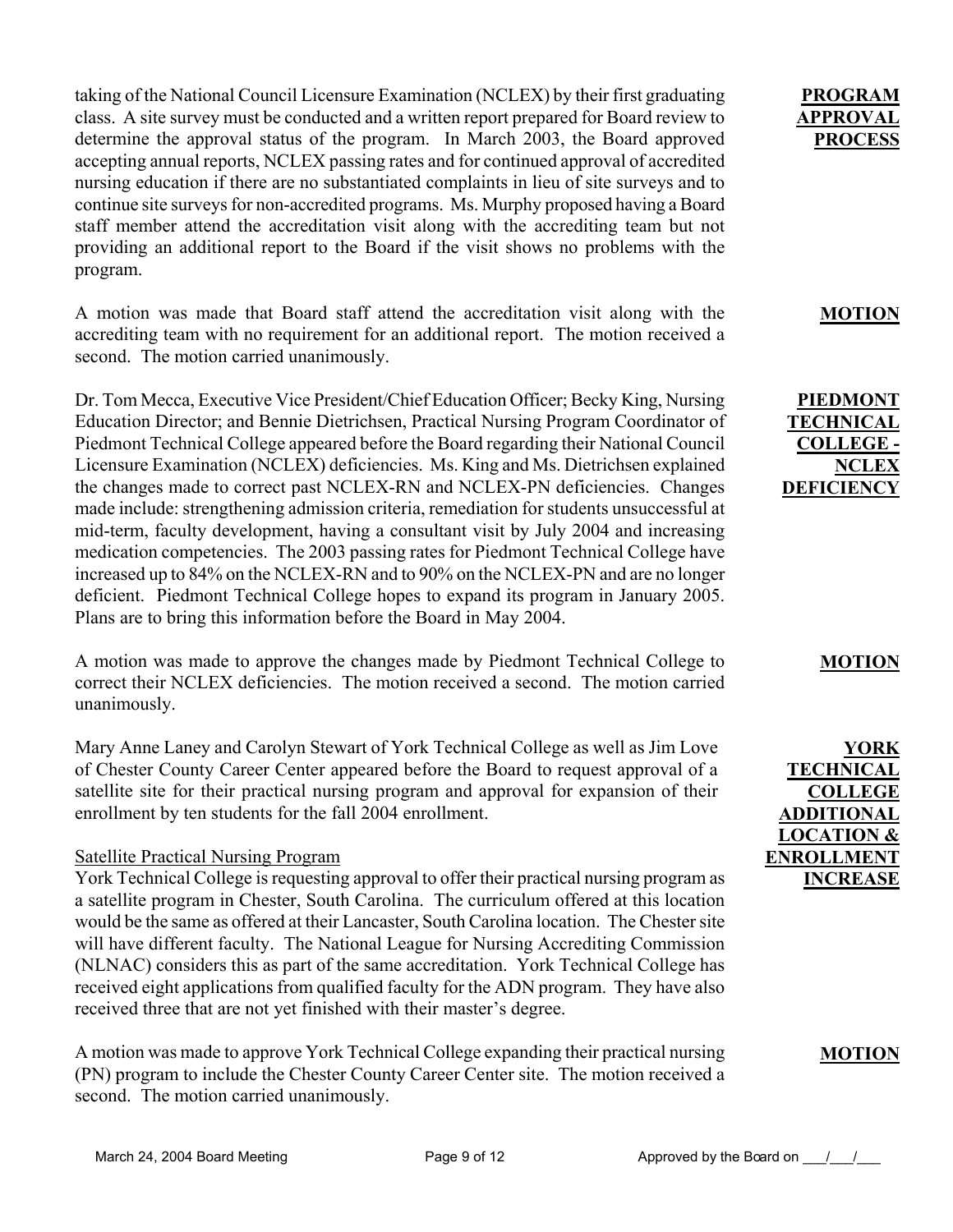### Increase in Enrollment

York Technical College is requesting Board approval to increase enrollment by ten students (from 22 to 32) for fall 2004. These additional students would be entering from the University of South Carolina - Lancaster. This expansion has been requested to support the local needs of more nurses. Spring's Memorial Hospital and the University of South Carolina - Lancaster are financially supportive of this request. Additional faculty will be hired and there are adequate clinical sites.

A motion was made to approve York Technical College's request to increase enrollment from 22 to 32 with students coming from University of South Carolina – Lancaster. The motion received a second. The motion carried unanimously.

Trudy Groves, Head of School of Nursing and Iris Walliser, ADN Program Coordinator of the University of South Carolina - Aiken appeared to discuss their plan to improve their National Council Licensure Examination (NCLEX) passing rate. The University of South Carolina – Aiken Associate Degree Program has been cited for deficiencies in 2001, 2002, and 2003. The 2003 NCLEX passing rate rose and is just under rate for deficiency. The program is closing and will admit their last class who will graduate in 2005. The University of South Carolina – Aiken engaged the services of a consultant and have instituted changes recommended to improve weaknesses.

A board staff member will attend the National League for Nursing Accrediting Commission (NLNAC) accreditation visit for the bachelors' of nursing program at University of South Carolina – Aiken. If there are no problems, no further report will be required.

A motion was made to approve the University of South Carolina - Aiken plan to improve National Council Licensure Examination (NCLEX) passing rates. The motion received a second. The motion carried unanimously.

The Excelsior College Nursing Education Program (Excelsior) is approved by the New York Board of Nursing and accredited by the National League for Nursing Accrediting Commission (NLNAC) as well as the Commission on Higher Education of the Middle States Association of Colleges and Schools. The New York Board of Nursing does not have a minimum clinical hour requirement. The New York Board of Nursing part of an umbrella agency of several professional licensing boards who rely on the national accrediting agency for specific requirements in each profession. It was reported that Excelsior has only 48-hours of clinical which is performed on mannequins. It was noted that it is difficult to find clinical sites. In December 2003, the California Board of Registered Nursing recently decided that Excelsior graduates (enrolled after December 2003) applying for licensure as a registered nurse (RN) in their state must be a licensed vocational nurse (LVN), have 8 units or 360 hours of supervised clinical experience through a California approved program, practicum may be provided through open university option throughout California and must comply with the LVN to RN requirements. The Georgia Board of Nursing will not allow Excelsior College graduates to apply for the NCLEX through their state due to their clinical hour requirement. The **MOTION**

### **USC – AIKEN NCLEX DEFICIENCY**

#### **MOTION**

**EXCELSIOR COLLEGE NURSING PROGRAM**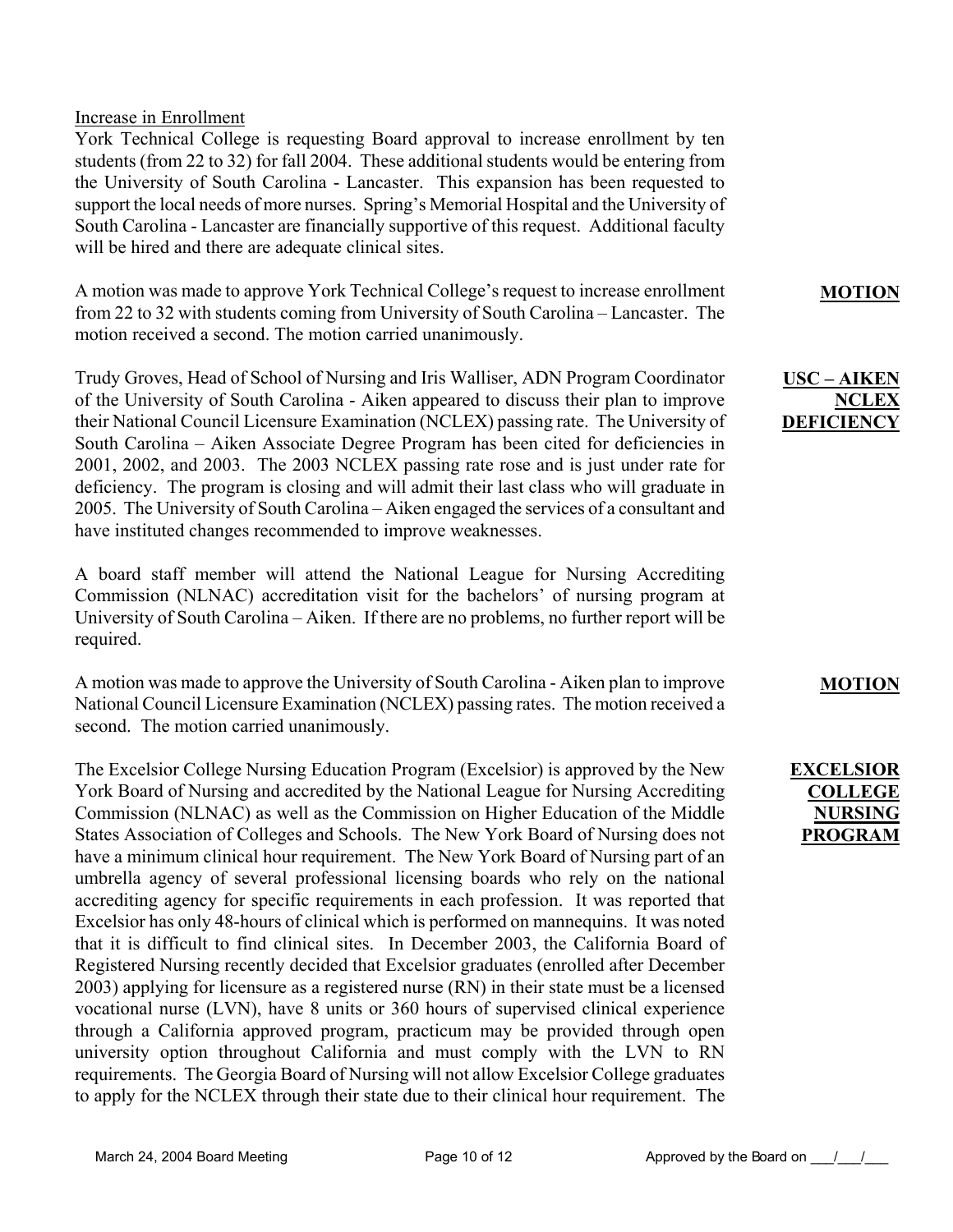South Carolina Nurse Practice Act does not specify a requirement for the number of clinical hours. However, the Georgia Board of Nursing will endorse an Excelsior graduate's license after they have passed the National Council Licensure Examination (NCLEX). Several states are challenging NLNAC's accreditation of Excelsior College. So far, NLNAC has dismissed challenges regarding Excelsior College. It was noted that many of the Excelsior students are licensed practical nurses who have clinical work experience and are now seeking a registered nurse degree to further their careers.

The Board of Nursing is now accepting accreditation in lieu of site surveys after initial approval of nursing education programs. The Board looks at the quality of nursing education programs as a whole but does not set standards such as number of clinical hours. The number of clinical hours required vary from in the nursing programs approved by the Board.

A motion was made that a letter be sent from the Board to Excelsior expressing our concerns and desires regarding the clinical and competency portions of their program. The motion received a second. The motion carried unanimously.

### Master's in Nursing Programs

The Board has been requested to make decisions regarding the qualifications of faculty relative to clinical and educational backgrounds. The inquirers want written documentation from the Board. There is concern about the Board being involved hiring. There is great diversity in the types masters in nursing programs available. The clinical requirements for these programs varies.

Commission on Collegiate Nursing Education (CCNE) looks at sufficient numbers of master's prepared faculty with a mix of master's degrees in various areas and faculty experience. They look at how a nursing program director is utilizing faculty in the clinical and classroom areas. A faculty member may have a degree in nursing education but experience in the medical/surgical area. CCNE looks at whether masters programs are professionally accredited.

Schools must look at the faculty composition needed in their specific program. The Board should only be involved when there is a new program. Nursing education programs must make sure that their employees are qualified to work in certain areas just as other nursing employers do. It was noted that use and appointment of faculty is listed

*Regulation 91-29. Criteria for Approval of Basic Programs Preparing Registered Nurses. (4) The position responsibilities of the nursing education program administrator are congruent in scope, authority and accountability with other administrative positions of the same level and are consistent with general institutional policies. There is a written position description that reflects the authority and responsibility for: 5) Facilitation of faculty development and performance review; (6) Recommendation of faculty for appointment, promotion, tenure, and retention;*

There is a need for those concerned to address what current standards are and to provide guidance and assistance in the area of faculty qualifications. Deans & Directors should discuss this issue and given the faculty shortage assist each other in how they can meet

### **MOTION**

## **MASTER'S IN NURSING PROGRAMS**